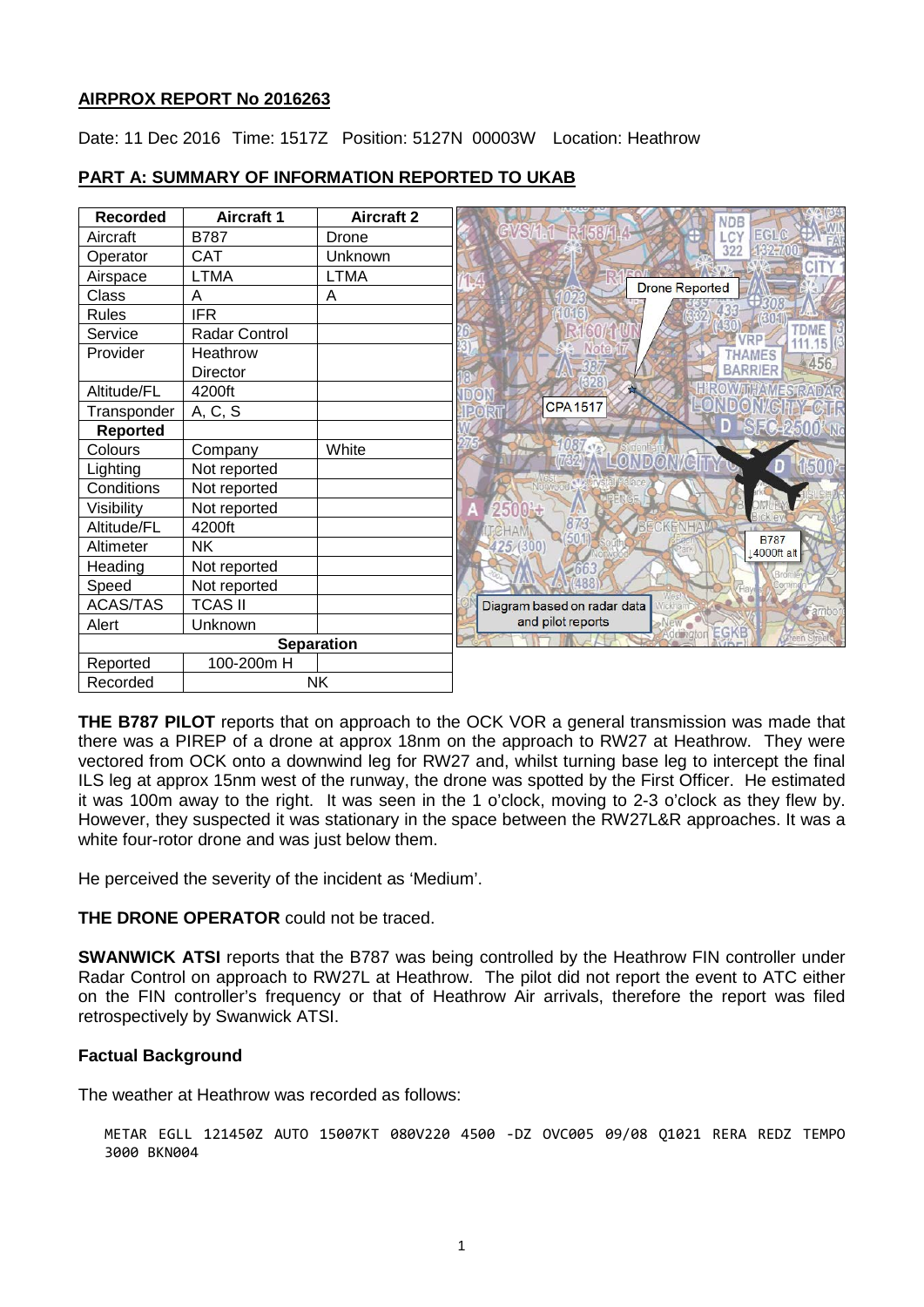### **Analysis and Investigation**

#### **UKAB Secretariat**

There are no specific ANO regulations limiting the maximum height for the operation of drones that weigh 7kg or less other than if flown using FPV (with a maximum weight of 3.5kg) when 1000ft is the maximum height. Drones weighing between 7kg and 20kg are limited to 400ft unless in accordance with airspace requirements. Notwithstanding, there remains a requirement to maintain direct, unaided visual contact with the aircraft sufficient to monitor its flight path in relation to other aircraft, persons, vehicles, vessels and structures for the purpose of avoiding collisions. CAP 722 gives guidance that, within the UK, visual line of sight (VLOS) operations are normally accepted to mean a maximum distance of 500m [1640ft] horizontally and 400ft [122m] vertically from the Remote Pilot.

Neither are there any specific ANO regulations limiting the operation of drones in controlled airspace if they weigh 7kg or less other than if flown using FPV (with a maximum weight of 3.5kg) when they must not be flown in Class A, C, D or E, or in an ATZ during notified hours, without ATC permission. Drones weighing between 7kg and 20kg must not be flown in Class A, C, D or E, or in an ATZ during notified hours, without ATC permission. CAP722 gives guidance that operators of drones of any weight must avoid and give way to manned aircraft at all times in controlled Airspace or ATZ. CAP722 gives further guidance that, in practical terms, drones of any mass could present a particular hazard when operating near an aerodrome or other landing site due to the presence of manned aircraft taking off and landing. Therefore, it strongly recommends that contact with the relevant ATS unit is made prior to conducting such a flight.

Notwithstanding the above, all drone operators are also required to observe ANO 2016 Article 94(2) which requires that the person in charge of a small unmanned aircraft may only fly the aircraft if reasonably satisfied that the flight can safely be made, and the ANO 2016 Article 241 requirement not to recklessly or negligently cause or permit an aircraft to endanger any person or property. Allowing that the term 'endanger' might be open to interpretation, drones of any size that are operated in close proximity to airfield approach, pattern of traffic or departure lanes, or above 1000ft agl (i.e. beyond VLOS (visual line of sight) and FPV (first-person-view) heights), can be considered to have endangered any aircraft that come into proximity. In such circumstances, or if other specific regulations have not been complied with as appropriate above, the drone operator will be judged to have caused the Airprox by having flown their drone into conflict with the aircraft.

A CAA web site<sup>[1](#page-1-0)</sup> provides information and guidance associated with the operation of Unmanned Aircraft Systems (UASs) and Unmanned Aerial Vehicles (UAVs).

Additionally, the CAA has published a UAV Safety Notice<sup>[2](#page-1-1)</sup> which states the responsibilities for flying unmanned aircraft. This includes:

'You are responsible for avoiding collisions with other people or objects - including aircraft.

Do not fly your unmanned aircraft in any way that could endanger people or property.

It is illegal to fly your unmanned aircraft over a congested area (streets, towns and cities).

…, stay well clear of airports and airfields'.

#### **Summary**

An Airprox was reported when a B787 and a drone flew into proximity at 1517 on Sunday 11<sup>th</sup> December 2017. The B787 pilot was operating under IFR and in receipt of a Radar Control Service Service from Swanwick. The drone operator could not be traced.

l

<span id="page-1-0"></span><sup>1</sup> www.caa.co.uk/uas

<span id="page-1-1"></span><sup>2</sup> CAP 1202